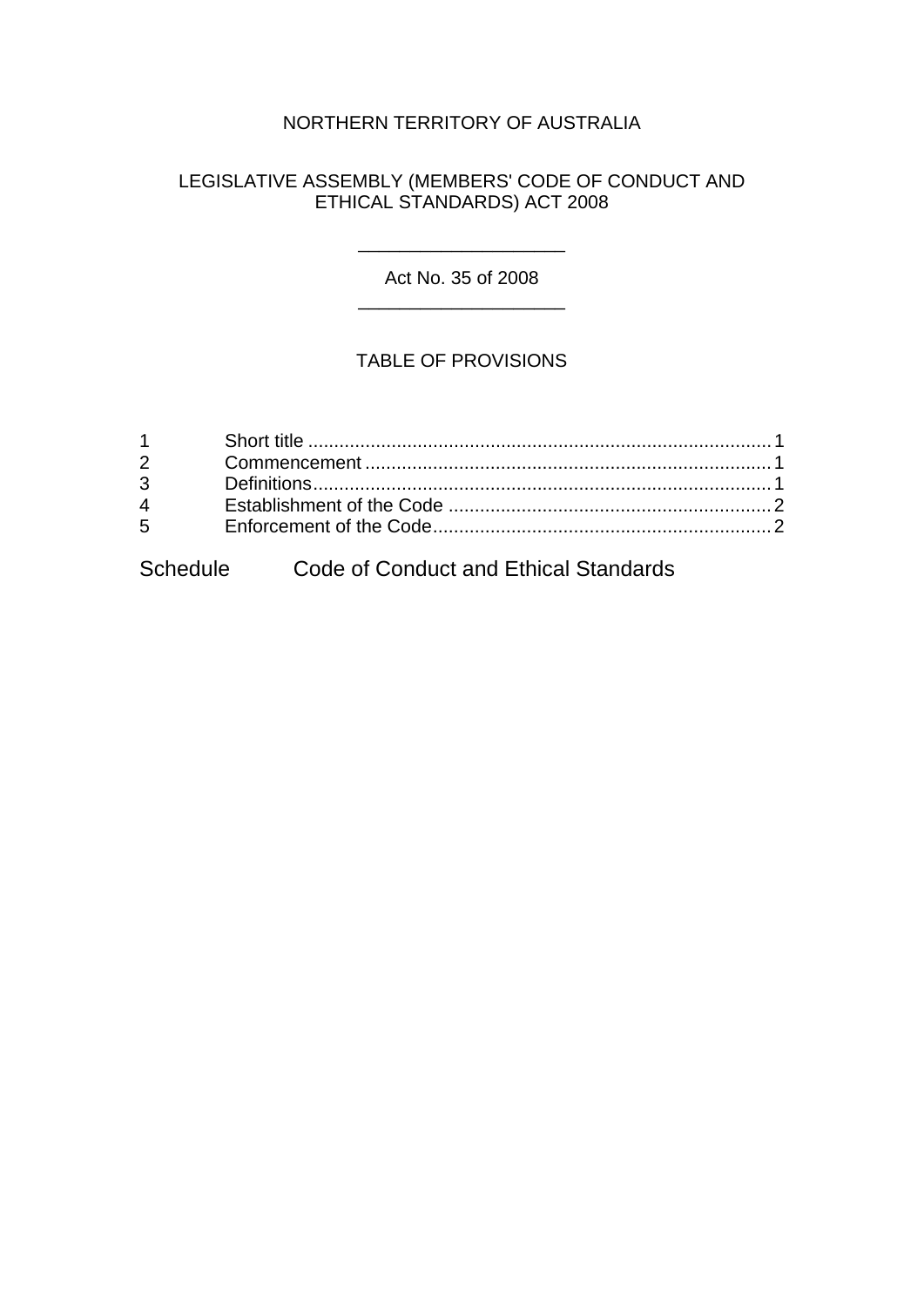

# **NORTHERN TERRITORY OF AUSTRALIA** \_\_\_\_\_\_\_\_\_\_\_\_\_\_\_\_\_\_\_\_

Act No. 35 of 2008 \_\_\_\_\_\_\_\_\_\_\_\_\_\_\_\_\_\_\_\_

An Act to establish a Code of Conduct and Ethical Standards for Members of the Legislative Assembly and to provide for enforcement of the Code and related purposes

> [*Assented to 8 December 2008*] [*Second reading 22 October 2008*]

## **The Legislative Assembly of the Northern Territory enacts as follows:**

#### **1 Short title**

This Act may be cited as the *Legislative Assembly (Members' Code of Conduct and Ethical Standards) Act 2008*.

#### **2 Commencement**

This Act commences on the date fixed by the Administrator by *Gazette* notice.

#### **3 Definitions**

In this Act:

*Assembly* means the Legislative Assembly of the Northern Territory of Australia.

*Code* means the Code of Conduct and Ethical Standards set out in the Schedule.

*member* means a member of the Assembly.

**Privileges Committee** means a committee of the Assembly established as the Committee of Privileges.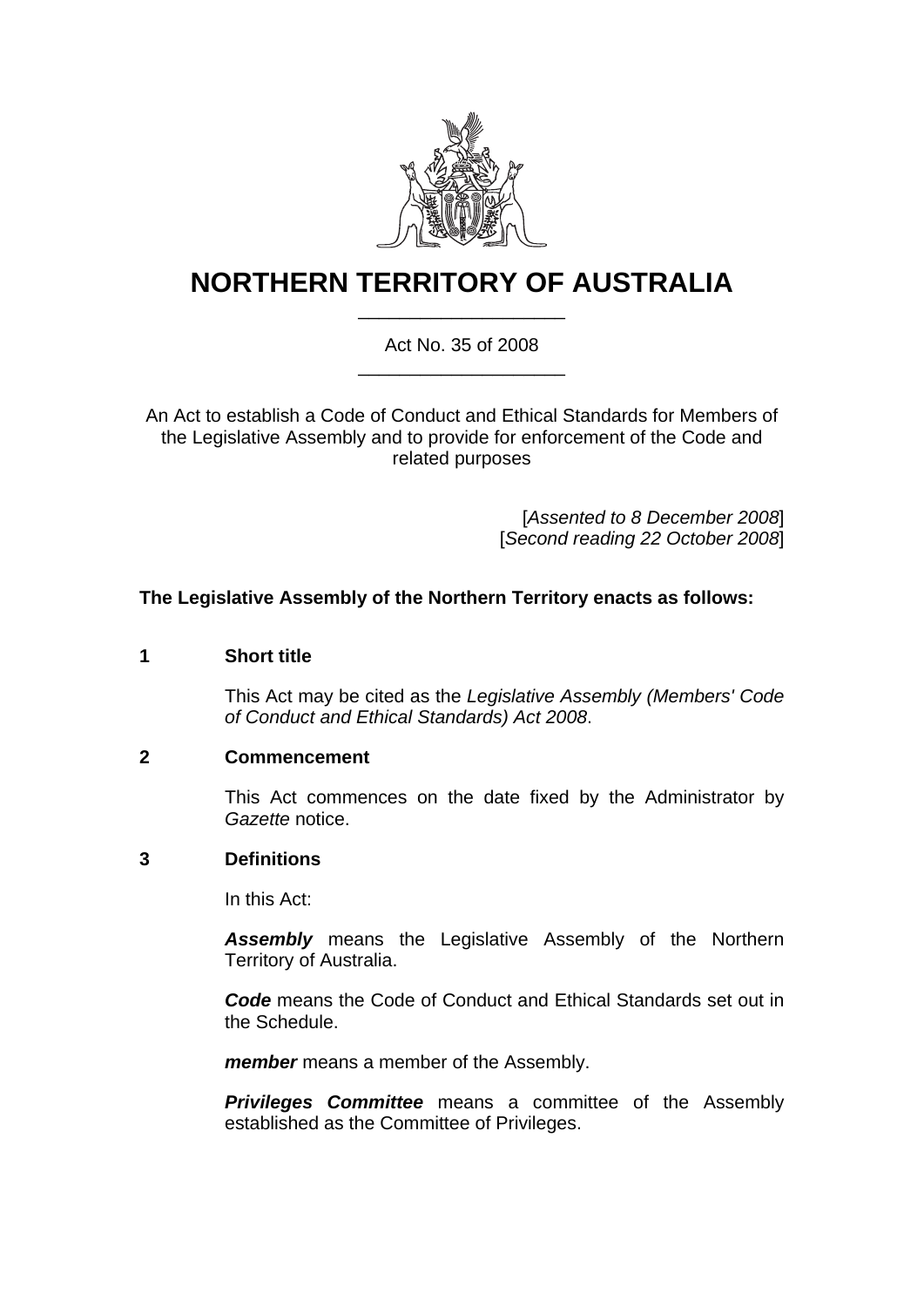# **4 Establishment of the Code**

The Code is established.

# **5 Enforcement of the Code**

- (1) The Assembly may refer an alleged breach of the Code to the Privileges Committee to inquire into and report on the alleged breach.
- (2) If the Privileges Committee finds the breach established, the Assembly may punish the breach as a contempt.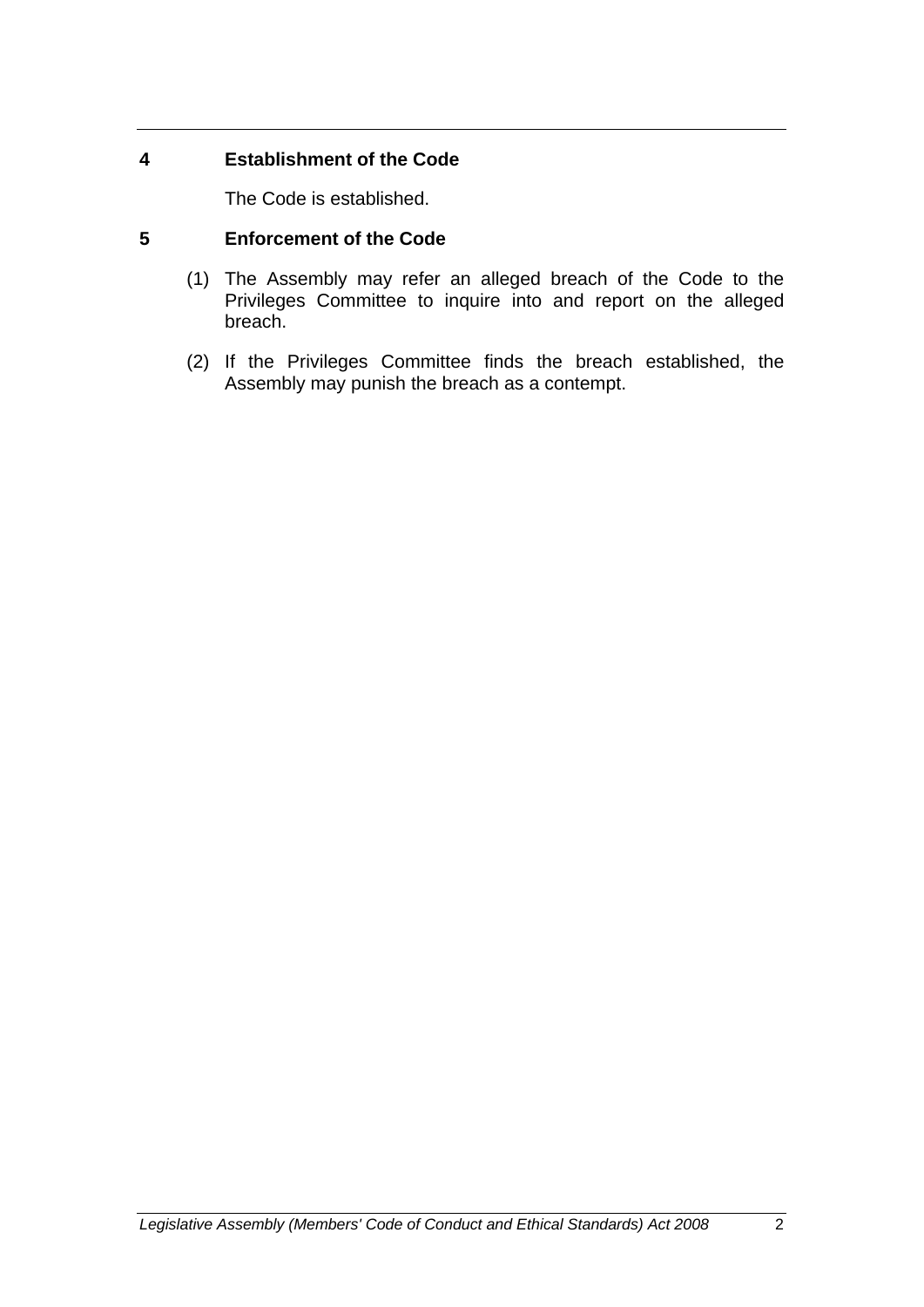# **Schedule Code of Conduct and Ethical Standards**

section 4

# **Part 1** Introduction

The *Code of Conduct and Ethical Standards* is established under section 4 of the *Legislative Assembly (Members' Code of Conduct and Ethical Standards) Act*.

The Code establishes principles of ethical conduct, and standards of behaviour, for members.

The principles of ethical conduct fall under 4 main heads:

- (a) integrity; and
- (b) accountability; and
- (c) responsibility; and
- (d) the public interest.

The Code states rules and standards of conduct that are implicit in these principles. However, the Code is not to be regarded as an exhaustive statement of the implications of these principles and, in a situation that is not explicitly covered by the Code, the member must use the member's own judgment to determine an appropriate course of conduct conforming with these principles.

#### *Commentary*

*The Code is intended to be read in conjunction with other relevant laws, the Standing Orders of the Assembly, and other standards established by the Assembly governing the conduct of members.* 

In case of conflict between the Code and the Assembly's Standing Orders or other Standards, the Code prevails.

The Assembly may refer an alleged breach of the Code to the Privileges Committee, and if the Committee finds a breach established, may punish it as a contempt of the Assembly.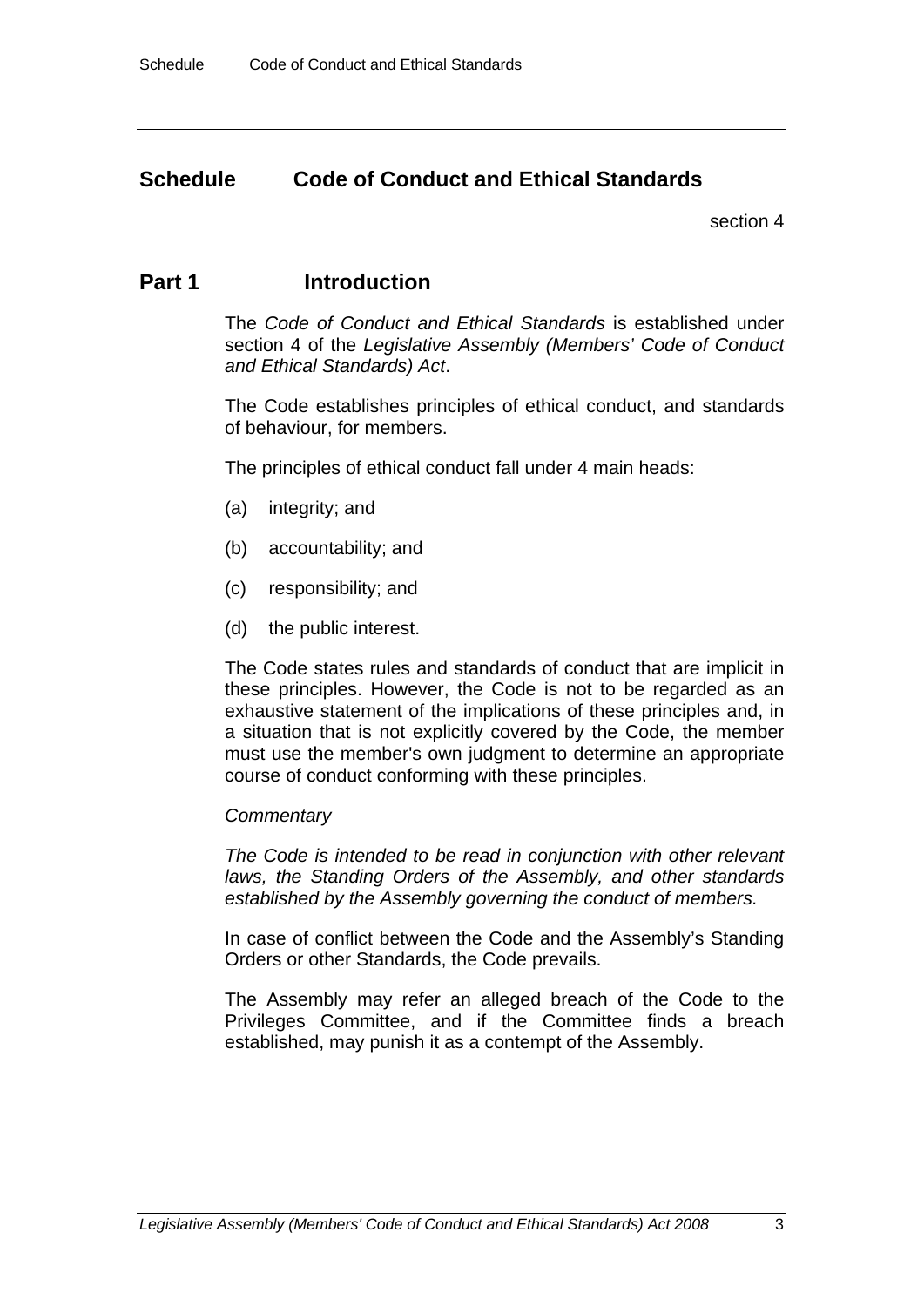# **Part 2 Principles, standards and commentary**

## **1 Integrity**

Members must act with integrity in the exercise of official functions.

#### *Commentary*

*Public confidence in the integrity of parliamentary decision-making is essential to an effective democracy. In order to maintain that confidence, it is essential, especially in a relatively small community, for members to avoid any suggestion that they are exploiting their position to gain an improper personal benefit.* 

## **2 Conflict of interest**

Members must avoid conflicts, or apparent conflicts, between their private interests and their official functions.

#### *Commentary*

*Members may need to divest themselves of business interests or distance themselves from management by, for example, placing assets in the administration of a blind trust.* 

*Members must ensure that they do not come under any financial obligation to individuals or organisations that are likely, or might reasonably be considered likely, to influence a member improperly in the performance of official functions.* 

#### **3 Declaration of interests**

A member must not vote in any division on a question affecting a declarable interest unless the member has first declared the interest to the Assembly.

A declarable interest is:

- (a) an interest the member has disclosed, or is required to disclose, under the *Legislative Assembly (Disclosure of Interests) Act* (including such an interest held by a related person within the meaning of that Act); or
- (b) an interest of a company or business for which the member acts, for remuneration, as a consultant or adviser.

The declaration must be made:

(a) if the member participates in debate on the matter  $-$  at the beginning of the member's speech; or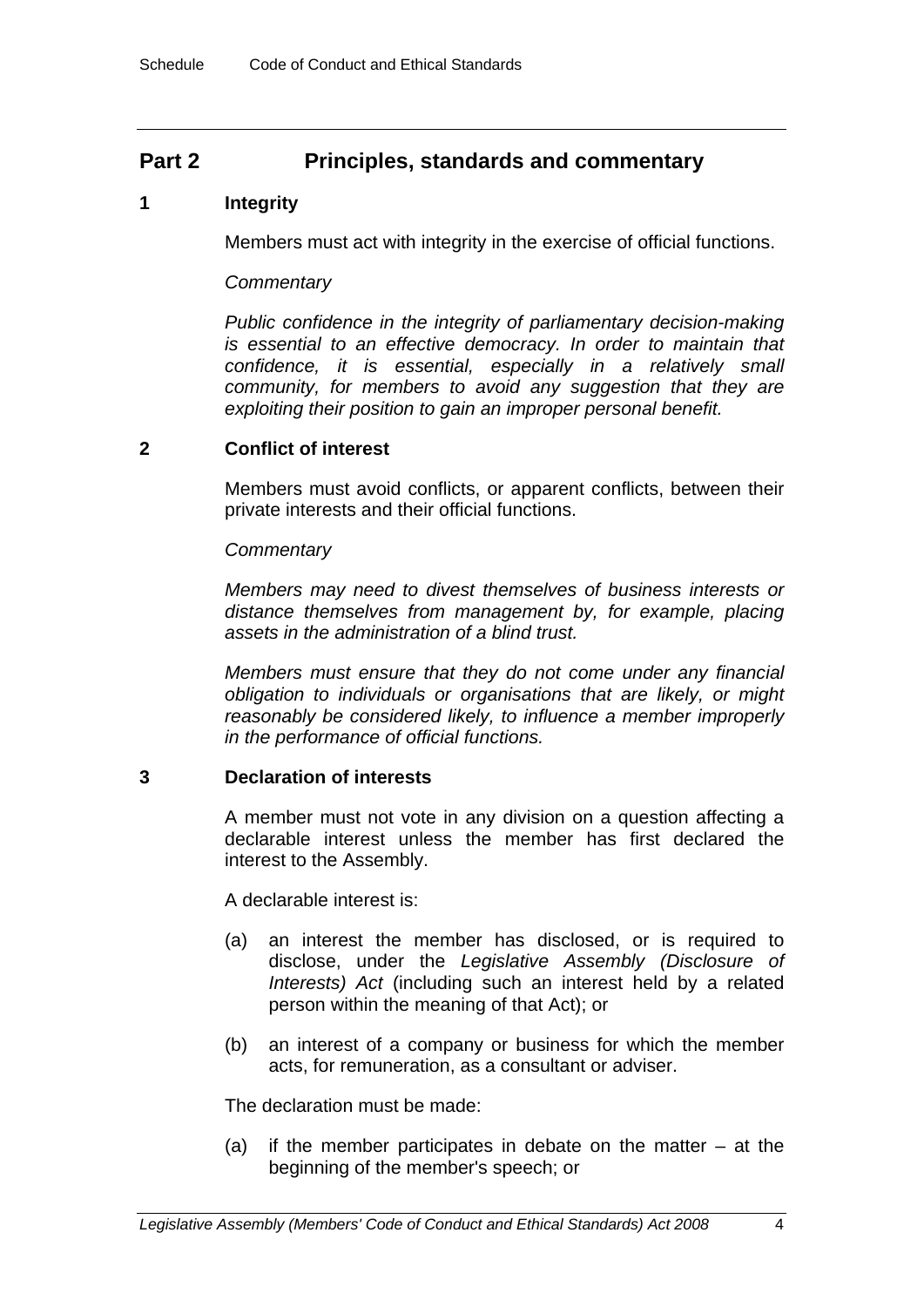(b) if the member does not participate in debate on the matter – before, or as soon as practicable after, a vote is taken on the question.

#### *Commentary*

*Section 21(3) of the Northern Territory (Self-Government) Act 1978 (Cth) prohibits a member of the Legislative Assembly who is a party to, or has a direct or indirect interest in, a contract made by or on behalf of the Territory under which goods or services are to be supplied to the Territory from taking part in discussion of a matter, or voting on a question, in the Legislative Assembly where the matter or question relates directly or indirectly to that contract. The above rules operate in cases of conflict, or possible conflict, of interest to which the statutory prohibition is inapplicable.* 

## **4 Commitment**

A member must not engage in any other employment or business activity that involves a substantial commitment of time and effort.

## *Commentary*

*A member's functions require a commitment of time and effort at least equivalent to full-time employment. Substantial commitments to other employment or business activities are incompatible with the proper performance of the member's representative and parliamentary duties* 

#### **5 Honesty**

Members must act honestly in all their official dealings, and must take care not to mislead the Assembly or the public.

#### **6 Respect for confidences**

A member must respect the confidentiality of information obtained in confidence in the member's official capacity.

A member must not make improper use of confidential information obtained in an official capacity to gain a private benefit.

#### **7 Gifts**

A member must not solicit or encourage a gift or private benefit from a constituent or other person with whom the member deals in an official capacity.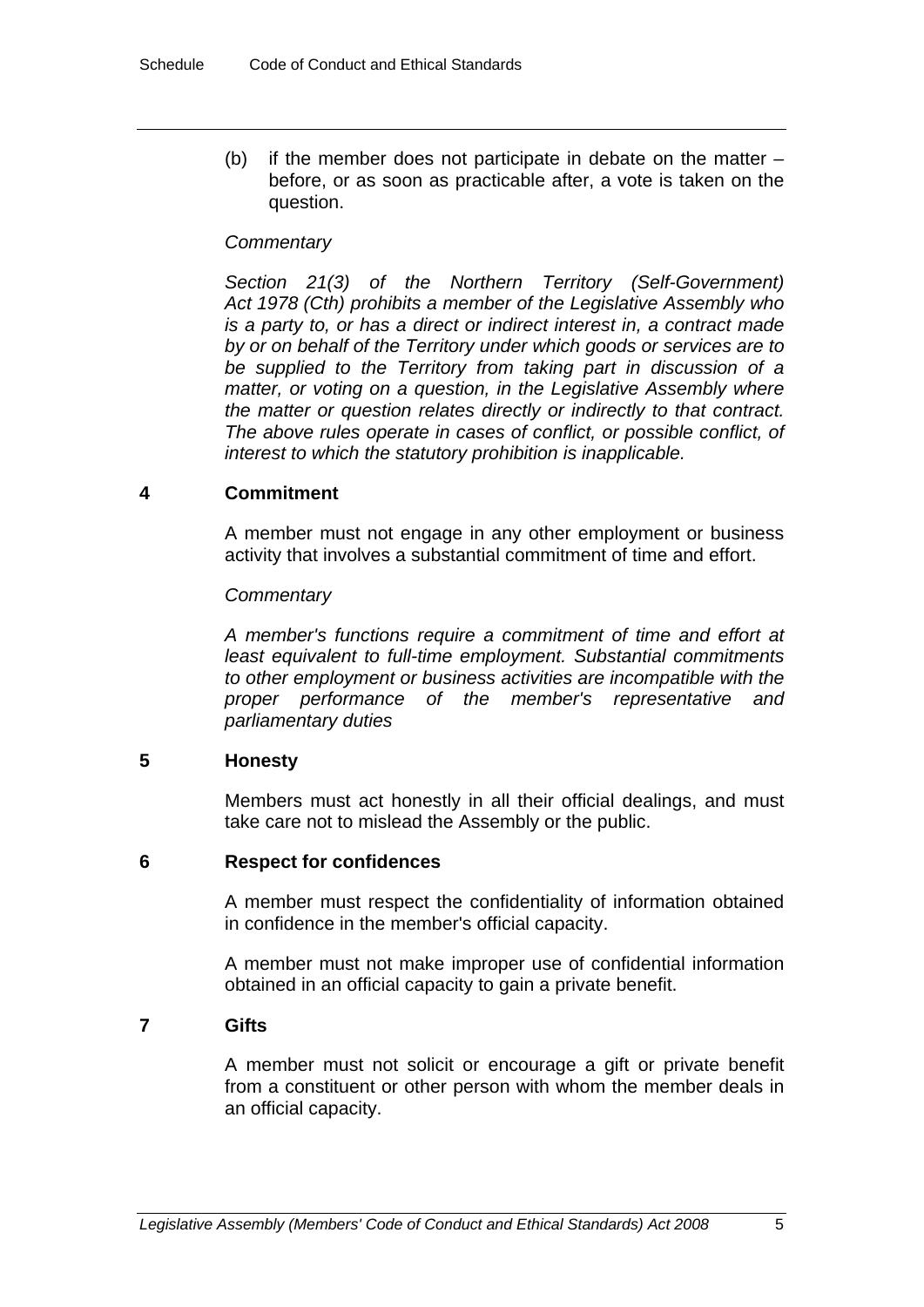However, a member may accept an unsolicited gift or private benefit and disclose the gift or benefit if required under the *Legislative Assembly (Disclosure of Interests) Act*.

#### **8 Government contracts**

A member must not hold a direct or indirect interest in a contract or arrangement for the provision of goods or services to or for the Territory or an agency or instrumentality of the Territory.

#### **9 Accountability**

Members are accountable to the Assembly, their constituents and the public generally.

#### *Commentary*

*Public office is a public trust. The holders of public office who make decisions affecting the welfare, rights or obligations of others have an obligation to ensure they use their powers and influence lawfully and fairly and must be prepared to demonstrate that this obligation has been met.* 

*The people of the Northern Territory are entitled to know why the Assembly or a member has taken a particular policy position.* 

*Accountability fosters integrity and probity in official decisionmaking, good governance, and the prevention and detection of corruption. It encourages public confidence and trust.* 

#### **10 Responsibility**

Members must act in accordance with the principle of responsibility.

This means members must endeavour to ensure their decisions reflect a proper consideration of all relevant matters, including the reasonably foreseeable consequences for those likely to be affected by their decisions.

Members must also foster, by their conduct in office, respect for democratic institutions, rights and freedoms and the principles of good governance. In particular, members must foster the following:

- (a) respect for the institution of the Parliament;
- (b) respect for the Rule of Law;
- (c) recognition of the value of social and cultural diversity;
- (d) fairness and integrity in official decision-making;